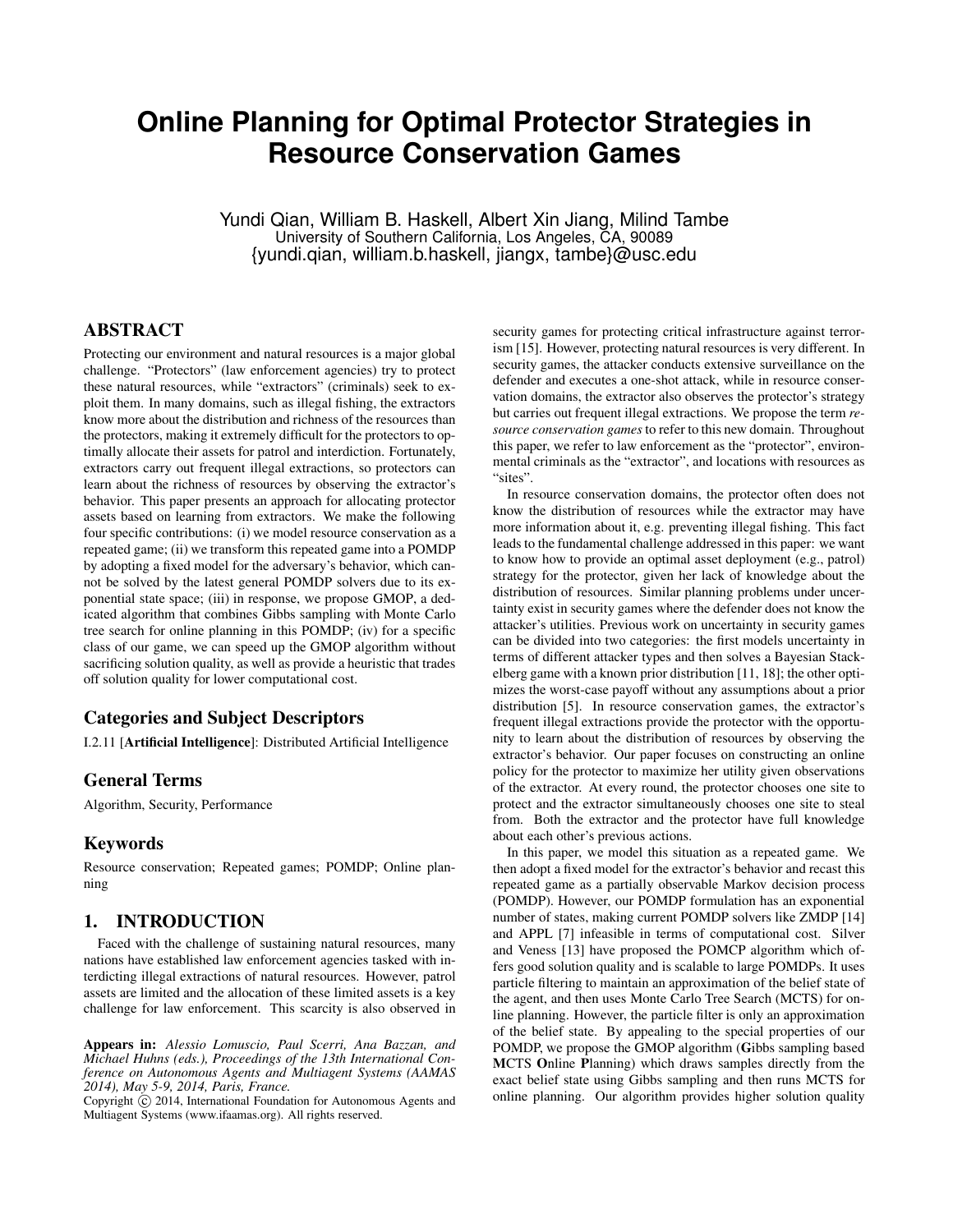than the POMCP algorithm. Additionally, for a specific subclass of our game with an extractor who plays a best response against the protector's empirical distribution, and a uniform penalty of being seized across all sites, we provide an advanced sampling technique to speed up the GMOP algorithm along with a heuristic that trades off solution quality for lower computational cost.

## 2. RELATED WORK

There is a significant body of literature on single and multiagent learning. It can be divided into two categories: model-free approaches and model-based approaches. Q-learning [16] is a popular model-free approach that computes an optimal MDP policy without any prior knowledge about the reward and transition functions through trial and error. Model-free approaches make no assumptions about the opponent's strategy, but they learn slowly. Modelbased approaches start with some model of the opponent's strategy, compute and play the best response, observe the opponent's play and then update the model of the opponent's strategy. The earliest such model-based approach is *fictitious play* [2], where the opponent is assumed to play a stationary mixed strategy and the first player assumes the opponent's mixed strategy is given by his empirical distribution. Conitzer and Sandholm propose the AWE-SOME algorithm [4] that: (i) converges to a Nash equilibrium when all other players use AWESOME; (ii) converges to a best response with probability 1 if all other players play stationary strategies. Unlike most existing model-based approaches which learn the opponent's strategy under the assumption of known utility functions, our model-based approach learns the opponent's utility function.

There is previous work on repeated games with incomplete information [1]. In these works, it is assumed that both players are strategic and play a Nash equilbrium. However, the extractors in the real world are not game theorists who play sophisticated strategies. Indeed, the current consensus from behavioral sciences suggest that human behavior is far from rational.

There has been previous work on learning attacker payoffs in repeated security games [8, 9]. Letchford et al. [8] develop an algorithm to uncover the attacker type in as few rounds as possible, while our paper focuses on maximizing the protector's utility. Marecki et al. [9] use MCTS to maximize the defender's utility in the first few rounds. However, their algorithm is unable to offer guidance in later rounds because it does not allow for belief updating, which is a major component of our paper. Additionally, Letchford et al. [8] and Marecki et al. [9] both assume that the defender plays a mixed strategy and the attacker plays a pure strategy that maximizes his expected utility given the defender's mixed strategy. However, illegal extractions happen frequently in resource conservation games, so the assumption that the extractor carries out surveillance over a long time to know the exact mixed strategy of the protector does not hold. Furthermore, we relax the assumption that the attacker is perfectly rational to handle more general behavior models such as quantal response.

# 3. MODEL

## 3.1 Motivating Domain

Our work is motivated by the domain of resource conservation, for example, illegal fishing, illegal oil extraction, water theft, crop theft, and illegal diamond mining, etc. In each case, illegal extractions happen frequently and the resources are spread over a large area that is impossible for the protector to cover in its entirety.

In our model, we make the assumption that the protector and the extractor fully observe their opponent's actions. The protector is usually a powerful government agency that has access to satellite imaging, multiple patrol assets, and the reports of local residents. The extractor learns about law enforcement tactics by exchanging information internally, covert observation, and by buying information from other sources.

Our flagship example is the real-world problem faced by the U.S. Coast Guard (USCG) in the Gulf of Mexico of illegal fishing by fishermen from across-the-border. In this domain, the protector (USCG) performs daily aircraft patrol surveillance<sup>1</sup>; satellites are also used to monitor illegal fishing<sup>2</sup>. Furthermore, illegal fishermen have well-organized support from across-the-border; USCG provided evidence that fishermen have surveillance on USCG boats.

#### 3.2 Formal Model

We now formalize the preceding story into a two-player repeated game between a protector and an extractor. In our model, the amount of resources at each site will be fixed and the extractor will have full knowledge of this distribution. The protector will have to learn this distribution by observing the extractor's behavior.

We operate over the finite time horizon  $t \in \mathbb{T} \triangleq \{1, \ldots, T\}.$ There are *n* sites indexed by  $\mathbb{N} \triangleq \{1, 2, ..., n\}$  that represent the locations of the natural resource in question: the extractor wants to steal resources from these sites and the protector wants to interdict the extractor. We represent the value of the sites to the extractor in terms of their utilities. Each site has a utility  $u(i)$  that is only known to the extractor. The utility space is discretized into  $m$  levels,  $u(i) \in \mathbb{M} \triangleq \{1, 2, \ldots, m\}$ . Human beings cannot distinguish between tiny differences in utilities in the real world, so we are justified in discretizing these utilities. For  $n$  sites and  $m$  utility levels, there are  $m<sup>n</sup>$  possible sets of utilities across all sites. The distribution of resources is then captured by the vector of utilities at each site, and the set of possible resource distributions is:

$$
\mathbb{U} \triangleq \left\{ \left( u\left(1\right), u\left(2\right), \ldots, u\left(n\right) \right) : u\left(i\right) \in \mathbb{M}, \forall i \in \mathbb{N} \right\} = \times_{i \in \mathbb{N}} \mathbb{M}.
$$
\n(1)

We assume that the resource levels  $u(i)$ ,  $i \in \mathbb{N}$  are independent from each other. At the beginning of the game, the protector may have some prior knowledge about the resource levels  $u(i)$  at each site  $i \in \mathbb{N}$ . This prior knowledge is represented as a probability density function  $p(u(i))$  over M. If the protector does not know anything about  $u(i)$ , then we adopt a uniform prior for  $u(i)$  over M.

At each time  $t \in \mathbb{T}$ , the protector chooses a site  $a_t \in \mathbb{N}$  to protect and the extractor simultaneously chooses a site  $o_t \in \mathbb{N}$  from which to steal. If  $a_t = o_t$ , the protector catches the extractor and the extractor is penalized by the amount  $P(o_t) < 0$ ; if  $a_t \neq o_t$ , the extractor successfully steals resources from site  $o_t$  and gets a payoff of  $u(o_t)$ . For clarity, the protector's interdiction is always successful whenever it visits the same site as the extractor. Additionally, the protector fully observes the moves of the extractor, likewise, the extractor fully observes the moves of the protector. Note that the penalty  $P(i), i \in \mathbb{N}$  is known to both the protector and the extractor. We adopt a zero-sum game, so the protector is trying to minimize the extractor's payoffs. In most resource conservation domains, the extractor pays the same penalty  $P$  if he is seized independent of the site he visits. We allow for varying penalties across sites for greater generality.

In this work, we assume a fictitious Quantal Response playing (FQR) extractor. Specifically, a fictitious extractor assumes the protector's empirical distribution will be his mixed strategy in the

<sup>1</sup> http://www.uscg.mil/d8/sectCorpusChristi/

<sup>&</sup>lt;sup>2</sup>http://wwf.panda.org/?206301/WWF-new-approach-to-fightillegal-unreported-and-unregulated-fishing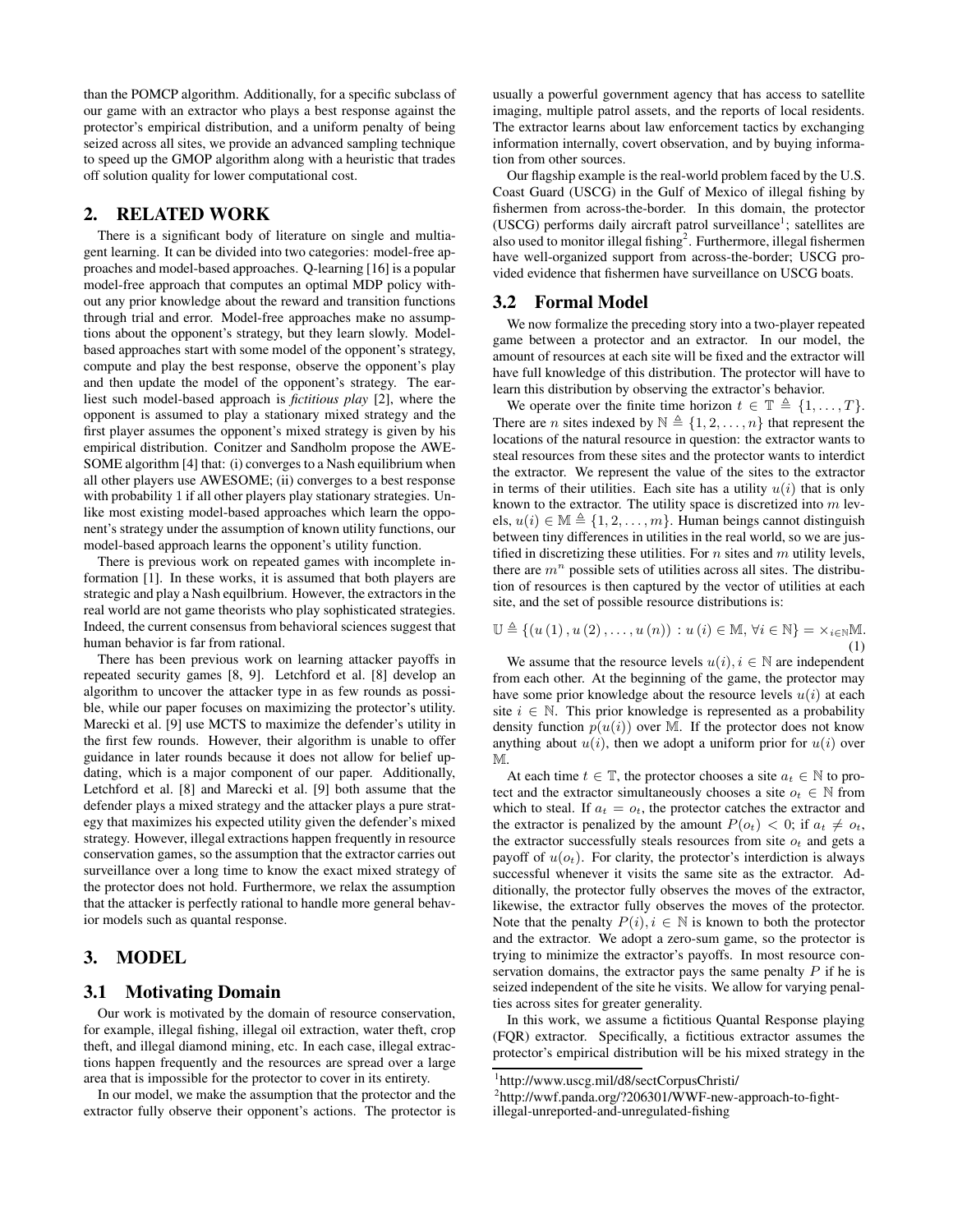next round. In this behavior model, the extractor makes decisions based on the parameters  $u(i)$ ,  $P(i)$ ,  $i \in \mathbb{N}$ , as well as the protector's actions in previous rounds. We justify this model with three arguments. First, it is natural that the extractor's actions depend on  $u(i)$ ,  $P(i)$ ,  $i \in \mathbb{N}$  along with the protector's actions in previous rounds. The extractor is more likely to steal from sites with higher utilities  $u(i)$ , lower penalties  $P(i)$ , that have not been visited often by the protector. Second, many human behavior models such as quantal response (QR) [10] have been shown to be effective in describing human's behavior through human subject experiments. Human subjects make decisions based on the available data, which are comprised of exactly the utilities, penalties, and history of play. Thus, we can justify a quantal response model that is a function of these available data. Third, in all of our motivating domains, the realm of play and the number of possible distributions of resources are both very large. Any model of protector— extractor interaction necessarily has a large state space. Solution algorithms for general two-player zero-sum extensive-form games would suffer from the curse of dimensionality. To increase tractability, we fix a reasonable model of the extractor.

The extractor behaves in the following way: in every round, he (i) computes the empirical coverage probability  $c_i$  for every site i based on the history of the protector's actions; (ii) computes the expected utility  $EU(i) = c(i)P(i) + (1 - c(i))u(i)$  for every site; (iii) attempts to steal from the site  $i$  with the probability proportional to  $e^{\lambda EU(i)}$  where  $\lambda \geq 0$  is the parameter representing the rationality of the player (higher  $\lambda$  represents a more rational player). The reader will see that our methodology can be applied to other human behavior models, for example, the extractor can be fully rational and visit the site with the highest expected utility (a special case of QR corresponding to taking the limit  $\lambda \to \infty$ ); the extractor can visit sites with expected utilities that exceed a certain threshold; the extractor can have only a limited memory of the protector's actions, etc.

#### 3.3 Protector's POMDP Formulation

To implement the model from Section 3.2, we must resolve two technical questions. First, at every round  $t$ , based on her current belief about  $u$ , how should the protector choose sites to protect in the next round? Second, after each round, how should the protector use the observation of the latest round to update her beliefs about  $u$ ? We are studying decision making and belief updating in a partially observable environment where the payoffs  $u$  are unobservable and the extractor's actions are observable, which is the exact setup for a POMDP. We now setup our two-player game as a POMDP  $\{\mathbb S, \mathbb A, \mathbb O, T, \Omega, R\}$  where the extractor follows a quantal response model.

state space The state space of our POMDP is  $\mathbb{S} = \mathbb{U} \times \mathbb{Z}^n$ , which is the cross product of the utility space and the count space. U is the utility space as defined in Equation 1.  $\mathbb{Z}^n$  is the set of possible counts of the protector's visits to each site, where  $C_t \in \mathbb{Z}^n$  is an integer-valued vector where  $C_t(i)$ ,  $i \in \mathbb{N}$  is the number of times that the protector has protected site i at the beginning of round  $t \in$ T. A particular state  $s \in \mathbb{S}$  is written as  $s = (u, C)$ , where u is the vector of utility levels for each site and  $C$  is the current state count. The initial beliefs are expressed by a distribution over  $s =$  $(u, 0)$ , induced by the prior distribution on u. We define  $c_t(i) \triangleq$  $\frac{C_t(i)}{t-1}$  to be the frequency with which the protector visits site i at

the beginning of round  $t \in \mathbb{T}$ . We set  $c_1 \triangleq 0$  by convention.

action space The action space  $A$  is  $N$ , representing the site the protector chooses to protect.

**observation space** The observation space  $\mathbb{O}$  is  $\mathbb{N}$ , representing the site the extractor chooses to attempt to steal from.

conditional transition probability Let  $e_a \in \mathbb{R}^n$  denote the unit vector with a 1 in slot  $a \in \mathbb{N}$  and zeros elsewhere. The conditional transition probability  $T$  governing the evolution of the state is

$$
T(s' = (u', C') \mid s = (u, C), a) = \begin{cases} 1, & u = u', C' = C + e_a, \\ 0, & \text{otherwise.} \end{cases}
$$

Specifically, the evolution of the state is deterministic. The underlying utilities do not change, and the count for the site visited by the protector increases by one while all others stay the same. conditional observation probability We define  $EU(u, C) \in \mathbb{R}^n$ 

to be the vector of empirical expected utilities for the extractor for all sites when the actual utility is  $u$  and the count is  $C$ ,

$$
[EU(u, C)](i) = c(i)P(i) + (1 - c(i))u(i), \forall i \in \mathbb{N},
$$

when  $t > 1$ . We set  $[EU(u, 0)](i) = u(i)$  by convention. Hence, our observation probabilities  $\Omega$  are explicitly

$$
\Omega(o|s'=(u,C),a) = \frac{e^{\lambda[EU(u,C-e_a)](o)}}{\sum_{i\in\mathbb{N}}e^{\lambda[EU(u,C-e_a)](i)}},
$$

the probability of observing the extractor takes action  $o$  when the protector takes action  $a$  and arrives at state  $s'$ . Note that both  $a$  and o are the actions the protector/extractor take at the same round. reward function The reward function  $R$  is

$$
R(s = (u, C), s' = (u, C + e_a), a, o) = \begin{cases} -P(o), & a = o, \\ -u(o), & a \neq o. \end{cases}
$$

We conclude this section by briefly explaining how the above POMDP can be modified to allow for other extractor behavior models. We only require the extractor's decisions to be a function of the utilities  $u$ , penalty  $P$ , and the count  $C$ . We can then calculate the probability that the extractor visits site  $i, i \in \mathbb{N}$  in every possible state  $s = (u, C)$ . Thus, we can accordingly modify the conditional observation probabilities  $\Omega$  to treat this extractor behavior, while the rest of the POMDP is unchanged. If the extractor's decision making depends on the sequence of the protector's actions more than the count  $C$ , for example, if the extractor has limited memory or weighs recent protector activity more heavily, then the state space also needs to be modified to become  $\mathbb{S} = \mathbb{U} \times \{ \mathbb{N}^i : i \in \{0, 1, 2, \dots, T\} \}.$  U is still the utility space and  $\{N^i : i \in \{0, 1, 2, ..., T\}\}$  is now the entire history of the protector's actions. Note when the extractor has a limited memory k we only need to keep track of the last  $k \leq T$  time steps.

## 4. GMOP ALGORITHM

In Section 3, we modeled our repeated game as a POMDP in order to update the protector's beliefs about the resource distribution and to allocate patrol assets. However, the size of the utility space U is  $m^n$ , and the size of the count space is  $\mathcal{O}(\frac{T^n}{n!})$ . The computational cost of the latest POMDP solvers such as ZMDP and APPL soon become unaffordable for us as the problem size grows. For a small instance like  $n = 4$ ,  $m = 5$  and 5 rounds, there are 78750 states in the POMDP. Both the ZMDP and APPL solvers run out of memory when attempting to solve this POMDP. This challenge is non-trivial because our models in reality are much larger than this toy example.

Silver and Veness [13] have proposed the POMCP algorithm, which provides high quality solutions for large POMDPs. The POMCP algorithm uses a particle filter to approximate the belief state. Then, it uses Monte Carlo tree search (MCTS) for online planning where (i) state samples are drawn from the particle filter and (ii) the action with the highest expected utility based on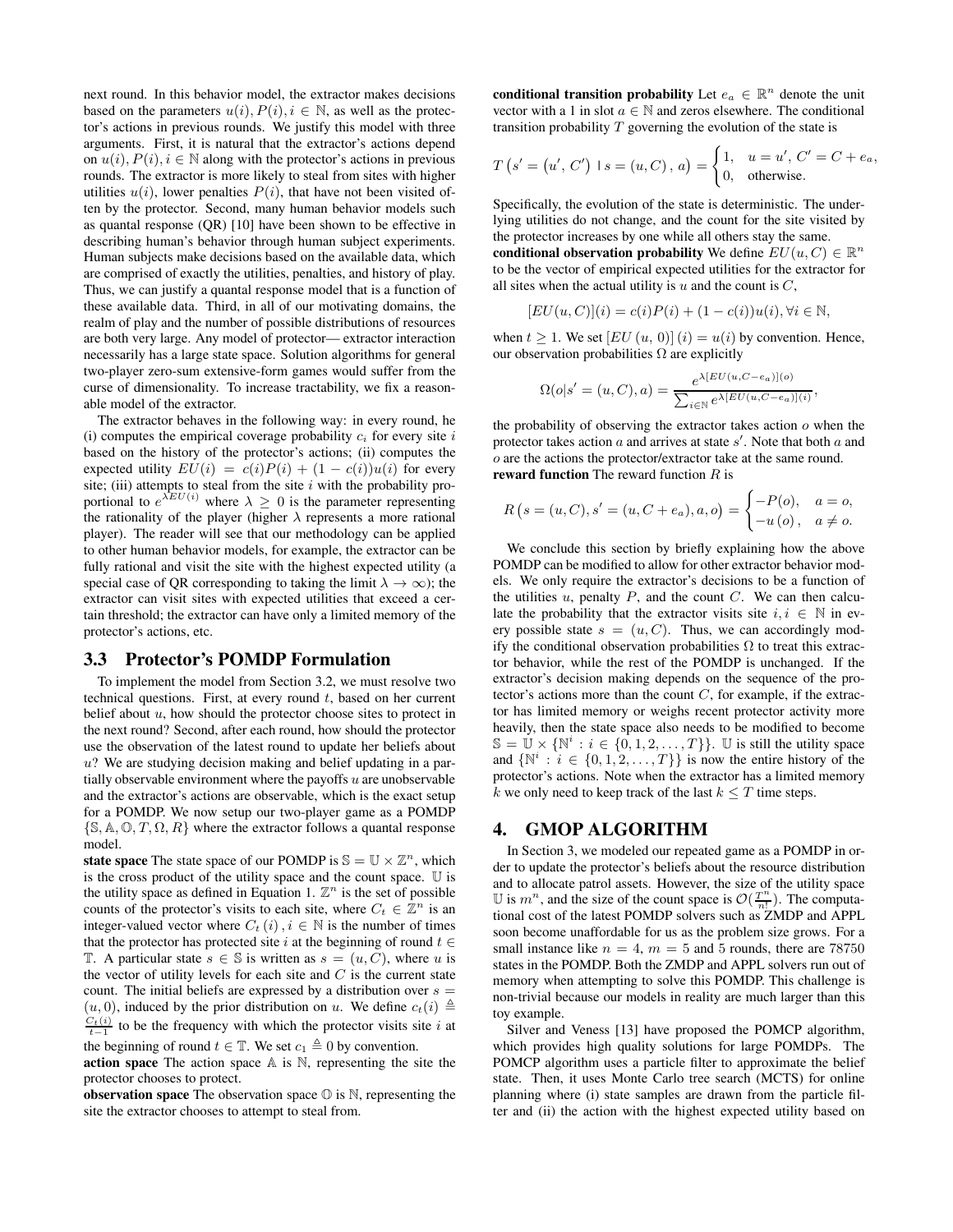Monte Carlo simulations is chosen. However, the particle filter is only an approximation of the true belief state and is likely to move further away from the actual belief state as the game goes on, especially when most particles get depleted and new particles need to be added. Adding new particles will either (i) make the particle filter a worse approximation of the exact belief state, if the added particles do not follow the distribution of the belief state or (ii) be as difficult as drawing samples directly from the belief state, if the added particles do follow the distribution of the belief state. However, if we could efficiently draw samples directly from the exact belief state, then there would be no need to use a particle filter.

Our POMDP has specific structure that we can exploit. The count state in S is known and the utility state does not change, making it possible to draw samples directly from the exact belief state using Gibbs sampling. We propose the GMOP algorithm that draws samples directly from the exact belief state using Gibbs sampling, and then runs MCTS. The samples drawn directly from the belief state better represent the true belief state compared to samples drawn from a particle filter. We thus conjecture that our GMOP algorithm will yield higher solution quality than the POMCP algorithm for our problem, and this intuition is confirmed in our experiments.

#### 4.1 GMOP Algorithm Framework

The GMOP algorithm is outlined in Algorithm 1. At a high level, in round  $t$  the protector draws samples of state  $s$  from its belief state  $B_t(s)$  using Gibbs sampling and then it runs MCTS using those samples. Finally, it executes the action with the highest expected utility. MCTS starts with a tree that only contains a root node. Since the count state  $C_t$  is already known, the protector only needs to sample the utility state  $u$  from  $B_t$ . The sampled state  $s$  is comprised of the sampled utility u and the count  $C_t$ .

| <b>Algorithm 1 GMOP</b> Algorithm Framework |  |  |  |  |
|---------------------------------------------|--|--|--|--|
| 1: function $\text{PLAY}(C_t)$              |  |  |  |  |
| Initialize Tree<br>2:                       |  |  |  |  |
| 3:<br>for $i = 1 \rightarrow numSamples$ do |  |  |  |  |
| 4:<br>$u \leftarrow$ GIBBSSAMPLING          |  |  |  |  |
| 5:<br>$SIMULATE(s = (u, C_t))$              |  |  |  |  |
| 6:<br>end for                               |  |  |  |  |
| 7:<br>$a_t \leftarrow$ best action in tree  |  |  |  |  |
| 8: end function                             |  |  |  |  |
|                                             |  |  |  |  |

It has been shown that the UCT algorithm converges to the optimal value function in fully observable MDPs [6]. Based on this result, Silver and Veness have established the convergence of MCTS in POMDP online planning as long as the samples are drawn from the true belief state  $B_t(s)$ . It follows that the convergence of our GMOP algorithm is guaranteed.

From Algorithm 1, we see that each iteration of our algorithm is composed of two parts: GIBBSSAMPLING which draws samples u directly from  $B_t(u)$  using Gibbs sampling, and SIMULATE which does Monte Carlo simulation of the sampled states  $s =$  $(u, C_t)$ . Our sampling technique will be discussed in detail in Section 4.2 while the details of MCTS in POMDP are available in [13].

## 4.2 Drawing Samples

#### *4.2.1 Gibbs Sampling Overview*

Gibbs sampling [3] is a Markov chain Monte Carlo (MCMC) algorithm for sampling from multivariate probability distributions. Let  $X = (x_1, x_2, \dots, x_n)$  be a general random vector with n components and with finite support described by the multivariate probability density  $p(X)$ . Gibbs sampling only requires the conditional probabilities  $p(x_i|x_{-i})$  to simulate X, where  $x_{-i} = (x_i)_{i \neq i}$  denotes the subset of all components of  $X$  except component  $i$ . Gibbs sampling is useful when direct sampling from  $p(X)$  is difficult.

Suppose we want to obtain k samples of  $X = (x_1, x_2, \ldots, x_n)$ . Algorithm 2 shows how Gibbs sampling works in general to produce these samples using only the conditional probabilities  $p(x_i|x_{-i})$ . It constructs a Markov chain whose steady-state distribution is given by  $p(X)$ , so that the samples we draw also follow the distribution  $p(X)$ . The states of this Markov chain are the possible realizations of  $X = (x_1, x_2, \ldots, x_n)$ , and a specific state  $X_i$  is denoted as  $X_i = (x_{i1}, x_{i2}, \ldots, x_{in})$  (there are finitely many such states by our assumption). The transition probabilities of this Markov chain,  $Pr(X_i | X_i)$ , follow from the conditional probabilities  $p(x_i|x_{-i})$ . Specifically,  $Pr(X_j | X_i) = p(x_l | x_{-l})$  when  $x_{jv} = x_{iv}$  for all  $v$  not equal to  $l$ , and is equal to zero otherwise, i.e. the state transitions only change one component of the vector-valued sample at a time. This Markov chain is reversible (meaning  $p(X_i)Pr(X_j | X_i) =$  $P(X_j)Pr(X_i|X_j), \forall i, j$  so  $p(X)$  is its steady-state distribution.

# Algorithm 2 Gibbs Sampling

| 1: Initialization: $X = \{x_1, x_2, \ldots, x_n\}$ satisfying $p(X) > 0$ |
|--------------------------------------------------------------------------|
| 2: for $i = 1 \rightarrow k$ do                                          |
| 3: for $j = 1 \rightarrow n$ do                                          |
| 4: $x_i \sim p(x_i   x_{-i})$                                            |
| $5:$ end for                                                             |
| 6: $X^i \leftarrow \{x_1, x_2, \ldots, x_n\}$                            |
| $7:$ end for                                                             |

#### *4.2.2 Applying Gibbs Sampling in GMOP*

We let  $B_t$  be the probability distribution representing the protector's beliefs about the true utilities at the beginning of round  $t \geq 1$ ;  $B_1$  represents the protector's prior beliefs when the game starts. We adopt the notation  $B_t(u)$  to denote the probability of the vector of utilities u with respect to the distribution  $B_t$ .

Let  $B$  be the prior belief distribution and  $B'$  be the posterior belief distribution. Our Bayesian belief update rule to obtain B' from  $B$  and the observation is explicitly

$$
B'(s' = (u, C)) = \eta \Omega(o|s', a) \sum_{s \in S} T(s'|s, a)B(s)
$$

$$
= \eta \Omega(o|s', a)B(s = (u, C - e_a)).
$$

If  $a_t$  and  $o_t$  represent the actions that the protector and the extractor choose to take at round  $t$ , we have

$$
B_t(u) = \eta B_{t-1}(u)\Omega(o_{t-1}|s = (u, C_t), a_{t-1})
$$
  
=  $\eta' B_1(u)\Pi_{i=1}^{t-1}\Omega(o_i|s = (u, C_{i+1}), a_i).$  (2)

It follows that the posterior belief  $B_t$  is proportional to the prior belief  $B_1$  multiplied by the observation probabilities over the entire history. Since there are  $m<sup>n</sup>$  possible utilities, it is impossible to store and update  $B_t$  when m and n are large, and thus it is impossible to sample directly from  $B_t$ . Hence, we turn to Gibbs sampling. We only need the conditional probabilities  $p(u_i|u_{-i}), \forall i$  in  $B_t$ 

$$
p(u_i|u_{-i}) = \eta p(u_i, u_{-i}) = \eta B_t(u_i, u_{-i})
$$
  
=  $\eta' B_1(u_i, u_{-i}) \prod_{j=1}^{t-1} \Omega(o_j|s = (u = (u_i, u_{-i}), C_{j+1}), a_j)$  (3)  
=  $\eta'' B_1(u_i) \prod_{j=1}^{t-1} \Omega(o_j|s = (u = (u_i, u_{-i}), C_{j+1}), a_j).$ 

This quantity is easy to compute where  $B_1(u_i)$  is the prior probability that site  $i$  has utility  $u_i$ . Besides the conditional probability, we also need to find a valid u with  $B_t(u) > 0$  to initialize Gibbs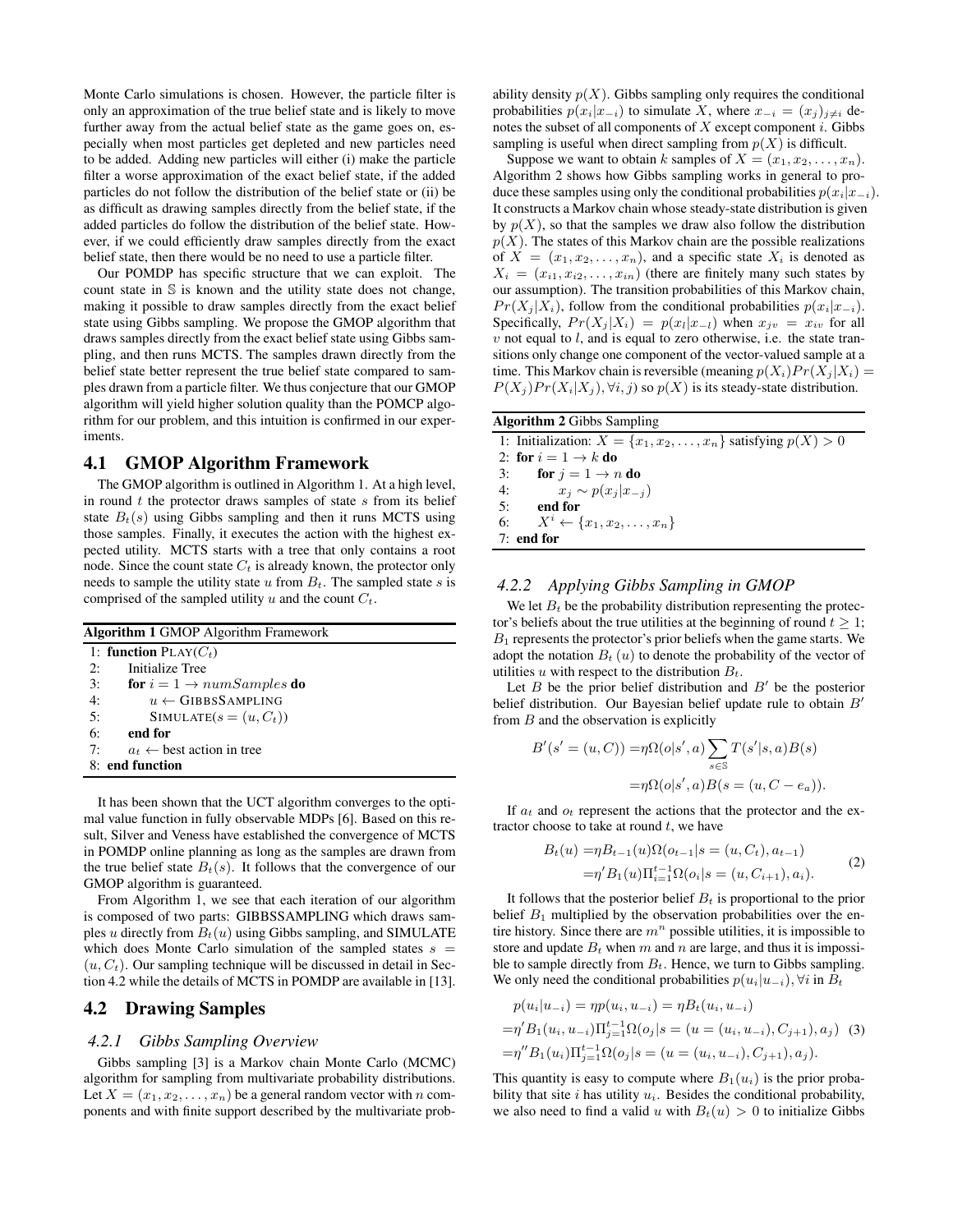sampling. Finding such a  $u$  is easy in our FQR model because any u with  $B_1(u) > 0$  satisfies  $B_t(u) > 0$ . In other behavior models, where finding a valid  $u$  is not so intuitive, one possibility is to check the sampled utilities at the latest round to pick a valid one.

# 5. FICTITIOUS BEST RESPONSE

In this section, we focus attention on a limiting case of the FQR model, a fictitious best response playing (FBR) extractor. An FBR extractor plays a best response against the empirical distribution of the protector, a similar assumption is found in [8, 9]. Additionally, we assume that all sites share the same penalty  $P$ , this assumption is satisfied in most resource conservation games. We will see that these two assumptions allow us to greatly speed up the GMOP algorithm. We also put forward a computationally inexpensive heuristic that offers high quality solutions.

When the extractor is FBR, our POMDP is roughly the same as in the FQR case except that the conditional observation probabilities  $\Omega$  are now

$$
\Omega(o|s' = (u, C), a) = \begin{cases} \frac{1}{|A(u, C - e_a)|}, & o \in A(u, C - e_a), \\ 0, & \text{otherwise}, \end{cases}
$$
(4)

where  $A(u, C)$  is the set of sites with maximal empirical expected utility when the actual utility is  $u$  and the count is  $C$ , i.e.

$$
A(u, C) = \arg \max_{i \in \mathbb{N}} \left[ EU(u, C) \right](i) \subset \mathbb{N},
$$

The FBR extractor is actually a limiting case of the more general FQR model, we obtain this case by taking  $\lambda \to \infty$ . If we run the POMCP algorithm for an FBR extractor, the particles produced by the particle filter will be depleted very quickly and most utility states will take on probability 0 after only a few rounds. For example, if  $n = 10$  and the protector observes that the extractor visits site 3 in the first round, then approximately 90% of possible utility states take on probability 0. Compared with FQR, more new particles must be added in the FBR case. Thus, the particle filter is a worse approximation of the belief state, leading to worse performance of the POMCP algorithm.

## 5.1 Speeding Up GMOP

Gibbs sampling requires computation of the conditional probability  $p(u_i|u_{-i})$  as described in Equation 3. However, t grows as the game evolves and the computational cost increases linearly with t. Under our assumptions of an FBR extractor and uniform penalties, we can use an advanced algorithm to compute  $p(u_i|u_{-i})$  with its computational cost bounded by constant time.

Define

$$
I_t(i,j) \triangleq \begin{cases} I_{t-1}(i,j), & i \neq o_{t-1}, \\ \max\{I_{t-1}(i,j), \frac{1-c_{t-1}(j)}{1-c_{t-1}(i)}\}, & i = o_{t-1}, \end{cases}
$$

and  $I_1(i, j) \triangleq 0, \forall i, j \in \mathbb{N}$ . The quantities  $I_t(i, j)$  can be computed recursively from  $I_{t-1}(i, j)$  at very little computational cost. Intuitively,  $I_t(i, j)$  maintains the minimum allowed ratio  $\frac{u(i)-P}{u(j)-P}$ for any u satisfying  $\Pi_{j=1}^{t-1} \Omega(o_j | s = (u, C_{j+1}), a_j) > 0$  as the game evolves. By checking if u satisfies  $\frac{u(i)-P}{u(j)-P} \geq I_t(i,j), \forall i, j \in$ N, we can figure out if  $\Pi_{j=1}^{t-1} \Omega(o_j | s = (u, C_{j+1}), a_j)$  is equal to 0 or not. We then compute the exact value of  $\prod_{j=1}^{t-1} \Omega(o_j | s)$  $(u, C_{j+1}), a_j$ ) whenever this probability is not 0.

PROPOSITION 1. For a specific u, 
$$
\Pi_{i=1}^{t-1} \Omega(o_i | s = (u, C_{i+1}), a_i)
$$
  
> 0  $\iff \frac{u(i)-P}{u(j)-P} \ge I_t(i,j), \forall i, j \in \mathbb{N}.$ 

PROOF. From Equation 3 and 4,  $\Pi_{j=1}^{t-1} \Omega(o_j | s = (u, C_{j+1}), a_j)$  $> 0 \iff o_j \in A(u, C_j), \forall j \in \{1, 2, \dots, t-1\}.$  $o \in A(u, C) \iff [EU(u, C)](o) \ge [EU(u, C)](i), \forall i \in \mathbb{N}$  $c(a)P + (1 - c(a))u(a) > c(i)P + (1 - c(i))u(i)$ ,  $\forall i \in \mathbb{N}$ 

$$
c_0P + (1 - c_0)u_0 \le c_1P + (1 - c_1)u_1, \forall i \in
$$
  

$$
\frac{u(o) - P}{u(i) - P} \ge \frac{1 - c(i)}{1 - c(o)}, \forall i \in \mathbb{N}
$$

 $\forall u$  that  $\frac{u(i)-P}{u(j)-P} \ge I_t(i,j)$ ,  $\forall i, j \in \mathbb{N}$ , we have  $o_j \in A(u, C_j)$ ,  $\forall j$  $\in \{1, 2, \ldots, t-1\}$  by the definition of  $I_t(i, j)$ ;  $\forall u$  that  $\exists i, j \in$  $\mathbb{N}$   $\frac{u(i)-P}{u(j)-P}$  <  $I_t(i,j)$ , for that  $i, j$ , ∃ round  $k \in \{1, 2, ..., t-1\}$ that  $\frac{1-c_k(j)}{1-c_k(i)} = I_t(i,j)$  and  $i = o_k$ , so we have  $o_k \notin A(u, C_k)$ because  $\frac{u(i)-P}{u(j)-P} < I_t(i,j) = \frac{1-c_k(j)}{1-c_k(i)}$ . Here we proved  $o_j \in$  $A(u, C_j), \forall j \in \{1, 2, \ldots, t-1\} \iff \frac{u(i)-P}{u(j)-P} \ge I_t(i, j), \forall i, j \in$ N.

We now explain how to compute  $\Pi_{j=1}^{t-1} \Omega(o_j | s = (u, C_{j+1}), a_j)$ . Define  $V_t(i) \triangleq \{k : o_k = i, k \in \{1, 2, ..., t - 1\}\}, \forall i \in \mathbb{N}$  to be the set of rounds where the extractor attempts to steal from site  $i$ ; define  $V_t^{eq}(i, j) \triangleq \{k : j \in A(u, C_k), k \in V_t(i)\}, \forall i, j \in \mathbb{N}$  to be the set of rounds where the extractor attempts to steal from site  $i$ , but where site  $j$  gives the extractor the same expected utility. We define  $V_t^{neq}(i, j) \triangleq \{k : j \notin A(u, C_k), k \in V_t(i)\}, \forall i, j \in \mathbb{N}$  to be the set of rounds where the extractor attempts to steal from site  $i$  and site  $j$  gives the extractor lower expected utility. Additionally, we define

$$
Tiet(i, j) ≦ {k : It(i, j) = \frac{1 - ck(j)}{1 - ck(i)}, k ∈ Vt(i)}, ∀i, j ∈ ℕ
$$

Like  $I_t(i, j)$ , Tie $_t(i, j)$  can be computed recursively at very little cost. By definition,  $V_t^{eq}(i, j) \cap V_t^{neq}(i, j) = \phi$ ,  $V_t^{eq}(i, j) \cup$  $V_t^{neq}(i, j) = V_t(i)$  and Tie $_t(i, j) \subseteq V_t(i)$ ,  $\forall i, j \in \mathbb{N}$ .

PROPOSITION 2. *If*  $\frac{u(i)-P}{u(j)-P} = I_t(i,j)$ ,  $V_t^{eq}(i,j) = Tie_t(i,j)$ ,  $V_t^{neq}(i, j) = V_t(i) - Tie_t(i, j);$   $H \frac{u(i) - P}{u(j) - P} > I_t(i, j),$   $V_t^{neq}(i, j) =$  $V_t(i)$ ,  $V_t^{eq}(i, j) = \phi$ .

PROOF. If  $\frac{u(i)-P}{u(j)-P} = I_t(i,j)$ :  $\forall k \in V_t^{eq}(i,j), c_k(i)P + (1 - c_k(i))u(i) = c_k(j)P + (1 - c_k(i))u(i)$  $c_k(j))u(j)$  since  $i, j \in A(u, C_k)$ , so  $\frac{1-c_k(j)}{1-c_k(i)} = \frac{u(i)-P}{u(j)-P} = I_t(i, j)$ ,  $k \in \text{Tie}_t(i, j)$ . So we have  $V_t^{eq}(i, j) \subseteq \text{Tie}_t(i, j)$ 

 $\forall k \in \text{ Tie}_t(i,j), \frac{u(i)-P}{u(j)-P} = I_t(i,j) = \frac{1-c_k(j)}{1-c_k(i)}, \text{ so } c_k(i)P +$  $(1 - c_k(i))u(i) = c_k(j)P + (1 - c_k(j))u(j), j \in A(u, C_k)$ . So we have  $\text{Ti}e_t(i,j) \subseteq V_t^{eq}(i,j)$ .

Till now we proved when  $\frac{u(i)-P}{u(j)-P} = I_t(i,j)$ ,  $V_t^{eq}(i,j) = \text{Tie}_t(i,j)$ , so  $V_t^{neq}(i, j) = V_t(i) - \text{Tie}_t(i, j)$  by definition. The proof when  $\frac{u(i) - P}{u(j) - P} > I_t(i, j)$  is similar so we omit it here. □

Algorithm 3 shows how our advanced sampling technique resamples  $u(k)$  from the conditional probabilities  $p(u_i|u_{-i})$  by using the quantities  $I_t$  and Tie<sub>t</sub>. The input u is the current set of sampled utilities;  $k$  is the index of  $u$  to be resampled according to  $p(u_k|u_{-k})$ ; and I and 'Tie' are the latest I and 'Tie' that have been computed recursively. We set  $#A(j) = |A(u, C_j)|$  to denote the number of sites that have maximal expected utility for the extractor at round  $j$ , and we initialize these quantities to be 1 because  $o_k \in A(u, C_k)$  by definition. Then, we check every pair of sites  $i, j \in \mathbb{N}$ : (i) if  $\frac{u(i)-P}{u(j)-P} < I_t(i,j)$ , then we set  $B_t(u) = 0$ according to Proposition 1; (ii) if  $\frac{u(i)-P}{u(j)-P} = I_t(i,j)$ , then we set  $V_t^{eq}(i, j) = \text{Tie}_t(i, j)$  according to Proposition 2, and we increase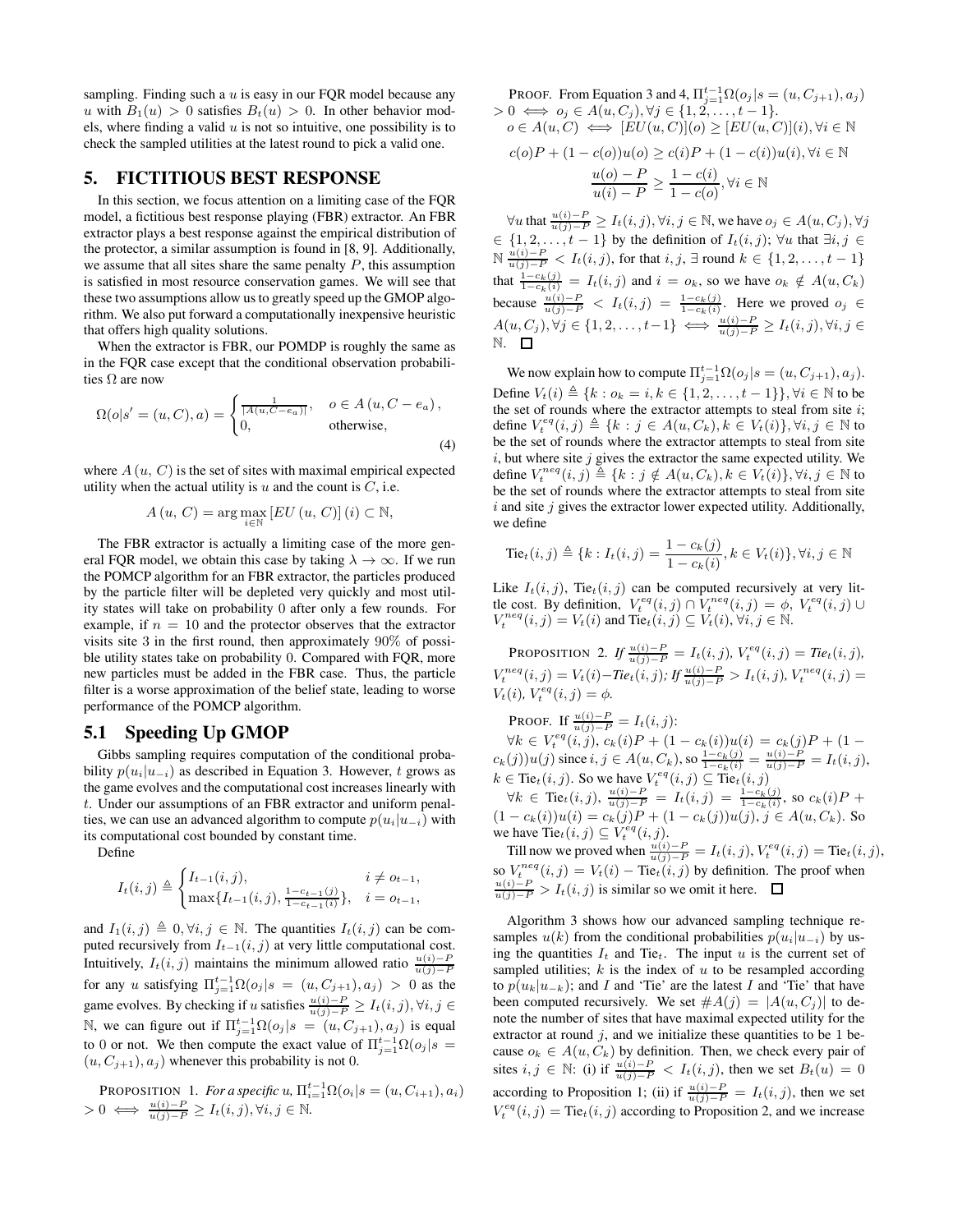$#A(k)$  by 1 for those  $k \in$  Tie $_t(i, j)$  because  $j \in A(u, C_k), \forall k \in$  $V_t^{eq}(i, j) = \text{Tie}_t(i, j);$  (iii) if  $\frac{u(i) - P}{u(j) - P} > I_t(i, j)$ , then  $V_t^{eq}(i, j) =$  $\phi$  according to Proposition 2, so we do nothing. After checking all pairs  $i, j \in \mathbb{N}$ , we determine: (i) whether  $B_t(u) = 0$  and (ii) # $A(k)$ ,  $\forall k \in \{1, 2, ..., t-1\}$  if  $B_t(u) > 0$ . Based on these evaluations, the conditional probability  $Prob = p(u_i|u_{-i})$  used to resample  $u(k)$  is computed according to Equation 3. Finally,  $Prob$ is normalized and then we sample the new  $u(k)$ .

Algorithm 3 Advanced Sampling Technique

| 1: function DRAWSAMPLE $(u, k, I, Tie)$                                        |
|--------------------------------------------------------------------------------|
| $Prob = B_1(u_k)$<br>2:                                                        |
| 3:<br>for $i = 1 \rightarrow m$ do                                             |
| $u(k) \leftarrow i$<br>4:                                                      |
| 5:<br>$\#A(j) \leftarrow 1, \forall j = 1 \rightarrow currRound - 1$           |
| 6:<br>for $p = 1 \rightarrow n, q = 1 \rightarrow n$ do                        |
| if $\frac{u(p)-k}{u(q)-k} < I(p,q)$ then<br>7:                                 |
| $Prob(i) \leftarrow 0$<br>8:                                                   |
| 9:<br>break                                                                    |
| else if $\frac{u(p)-k}{u(q)-k} = I(p,q)$ then<br>10:                           |
| $\#A(j) \leftarrow \#A(j) + 1, \forall j \in \text{Te}(p, q)$<br>11:           |
| 12:<br>end if                                                                  |
| end for<br>13:                                                                 |
| 14:<br><b>if</b> $Prob(i) \neq 0$ then                                         |
| $Prob(i) \leftarrow Prob(i) * \Pi_{i=1}^{currRound-1} \frac{1}{\#A(i)}$<br>15: |
| 16:<br>end if                                                                  |
| end for<br>17:                                                                 |
| Normalize <i>Prob</i><br>18:                                                   |
| 19: $u(k) \sim Prob$                                                           |
| 20:<br>return $u$                                                              |
| 21: end function                                                               |
|                                                                                |

#### 5.2 Myopic Planning Heuristic

For our GMOP algorithm, larger sample sizes in MCTS leads to higher solution quality but at the expense of greater computational cost. Some domains require decisions to be made very quickly, so the protector may get poor performance with the GMOP algorithm due to an insufficient number of samples. With this motivation, we provide a myopic planning heuristic. This heuristic offers slightly lower solution quality compared with GMOP, but costs much less computing time.

The myopic planning heuristic works as follows: it (i) approximately computes the posterior marginal probabilities of all sites' utilities based on all previous observations; (ii) computes the expected  $u(i)$  for each site using the posterior marginal probabilities; (iii) plans myopically—protects the site with the highest estimated expected utility for the extractor based on the expected  $u(i)$  computed in step (ii) and the empirical visit counts  $C$  (ties are broken with even probabilities).

The key issue lies in step (i)—the computation of the posterior marginal probabilities of the utilities  $u(i)$ . This step can be viewed as inference in a Bayesian network. An example Bayesian network where  $n = 4$  is shown in Figure 1. Here,  $u(i)$ ,  $\forall i \in \mathbb{N}$  are treated as the unobserved random variables in the Bayesian network, and they have prior probabilities  $B_1(u(i))$  for all  $i \in \mathbb{N}$ . We define  $f(u(i), u(j))$ ,  $\forall i, j \in \mathbb{N}$  to be observable binary random variables that depend on  $u(i)$ ,  $u(j)$ :

$$
f(u(i), u(j)) \triangleq \begin{cases} 1, & \frac{u(i)-P}{u(j)-P} \ge I_t(i,j), \frac{u(j)-P}{u(i)-P} \ge I_t(j,i), \\ 0, & \text{otherwise,} \end{cases}
$$



Figure 1: Bayesian Network when  $n = 4$ 

In the Bayesian Network, we have observations of  $f(u(i), u(j))$  $= 1, \forall i, j \in \mathbb{N}$ , and our aim is to infer the posterior marginal probabilities for  $u(i)$ ,  $\forall i \in \mathbb{N}$ . According to Proposition 1, these factor nodes  $f(u(i), u(j)) = 1, \forall i, j \in \mathbb{N}$  fully describe the conditions a specific  $u$  must satisfy in order to have a positive posterior probability. We then use the widely known belief propagation algorithm [12] for inference, which yields approximate marginal probabilities.

Note that this heuristic does not take into consideration possible ties in the extractor's decision-making. In particular, recall that  $\frac{u(i)-P}{u(j)-P} = I_t(i,j)$  and  $\frac{u(i)-P}{u(j)-P} > I_t(i,j)$  correspond to two different cases, as we have shown in Proposition 2, and they are treated separately in Algorithm 3. Yet, the Bayesian network is unable to distinguish between these two cases and it treats them both as  $\frac{u(i)-P}{u(j)-P}$  ≥  $I_t(i,j)$ . Hence, the Bayesian network does not utilize all of the information that the protector has obtained and thus cannot offer an accurate description of the true belief state. Subsequently, the posterior probability we compute from the Bayesian network is inaccurate even if an exact inference algorithm is used. However, we note that in our experiments we get satisfactory solution quality even though both the Bayesian network formulation and the belief propagation algorithm are inexact.

#### 6. EXPERIMENTAL EVALUATION

We evaluate the performance of our models and algorithms in this section through extensive numerical experiments. We give attention to both the FQR and FBR extractor models, and our results strongly support the worth of our techniques.

For most of our upcoming experiments we use the following settings:  $n = 10$ ,  $m = 10$ , the penalty across all sites is  $P = -50$ , and the prior probability distribution  $B_1(u_i), i \in \mathbb{N}$  is uniform. All results are averaged over 1000 simulation runs. For each simulation run, we randomly draw the true utilities  $u(i)$ ,  $i \in \mathbb{N}$  and then simulate the actions the protector and the extractor would take over the rounds of the game. Solution quality is assessed in terms of the average reward that the protector gets in the first few rounds of the game. There are two parameters in MCTS for our GMOP algorithm: numSamples is the number of samples and  $maxHorizon$ is the depth of the tree, i.e. the number of horizons we look ahead in the POMDP.

GMOP vs ZMDP/APPL To begin, we compare our GMOP algorithm with the ZMDP solver [14] and the APPL solver [7], both are general POMDP solvers. We show that our GMOP algorithm achieves almost the same solution quality as ZMDP/APPL solvers. For a small problem instance like  $n = 4$ ,  $m = 5$  and total rounds  $maxHorizon = 5$ , there are 78750 states in the POMDP. Both ZMDP and APPL solvers run out of memory even in this small problem instance. Hence, we test the two solvers together on an even smaller instance with  $n = 3$ ,  $m = 5$ ,  $P = -10$  and  $maxHorizon = 5$ , so that the resulting POMDP has only 7000 states. As a base line, we also include a fixed policy where the protector randomly chooses one site to protect at each round. Table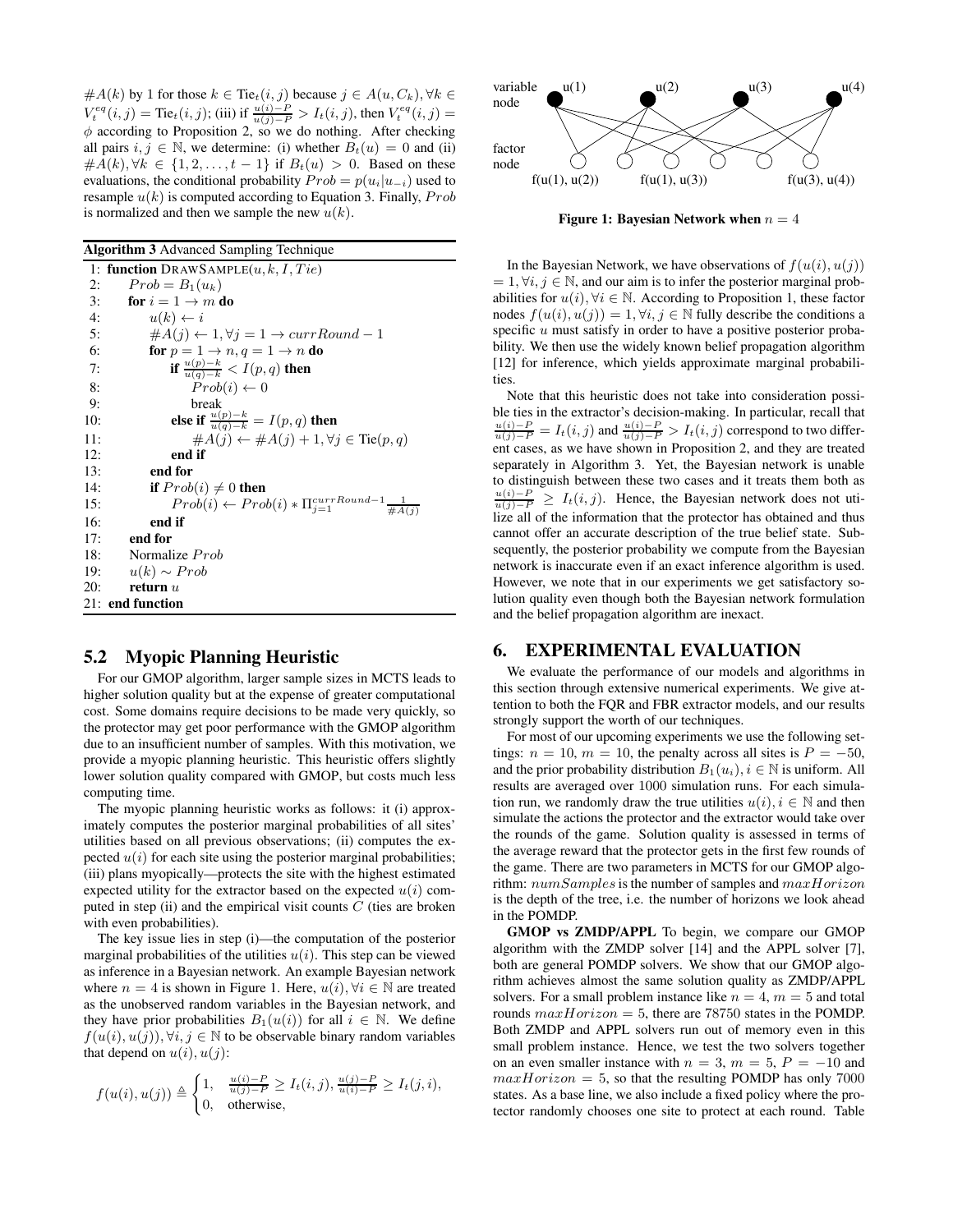1 reports the average reward of these three algorithms for both the FQR ( $\lambda = 0.5, 1$  and 1.5) and FBR extractor. In this table, the columns titled  $H_i$  for  $i = 1, \ldots, 5$  represent the GMOP algorithm with  $maxHorizon$  set to be *i* and  $numSamples$  set to be 10000. We see that the GMOP algorithm with  $maxHorizon$  varying from 1 to 5 and the APPL/ZMDP solvers are very close in terms of average reward, and all algorithms outperform the random policy for the FQR and FBR extractor models.

Table 1: ZMDP/APPL vs GMOP in Solution Quality

|            | Random | <b>ZMDP</b> | APPL | $H_{1}$ | $H_2$ | $H_{3}$ | $H_4$ | H5.  |
|------------|--------|-------------|------|---------|-------|---------|-------|------|
| FOR(0.5)   | 1.13   | 3.85        | 3.85 | 3.90    | 3.89  | 3.95    | 3.90  | 3.91 |
| FOR(1)     | 1.05   | 4.84        | 4.81 | 4.75    | 4.80  | 4.87    | 4.97  | 4.79 |
| FOR(1.5)   | 1.03   | 5.35        | 5.39 | 5.35    | 5.36  | 5.42    | 5.36  | 5.34 |
| <b>FBR</b> | 1.09   | 6.32        | 6.31 | 6.25    | 6.24  | 6.27    | 6.32  | 6.36 |

Analysis of GMOP Now we look at our GMOP algorithm more closely. We want to investigate the effect of numSamples and  $maxHorizon$  on the performance of MCTS in our GMOP algorithm for the FQR and FBR extractor models. Figure 2(a)/2(b) reports the results for the FQR model and Figure 3(a)/3(b) reports the results for the FBR model. Figure 2(a) and Figure 3(a) show that the performance of MCTS improves as we increase numSamples while holding  $maxHorizon$  fixed, demonstrating the convergence of MCTS for both the FQR and FBR models. Figures 2(b) and Figure 3(b) together show that increasing  $maxHorizon$  increases the protector's reward as long as the numSamples is large enough to ensure convergence. If  $numSamples$  is not large enough, for example if it is only 100, then the performance of MCTS deteriorates as maxHorizon increases.



Figure 2: Fictitious Quantal Response

POMCP (Particle Filter) vs GMOP (Gibbs Sampling) In this paper we use Gibbs sampling to drive MCTS instead of the particle filter, as in the original POMCP algorithm [13]. In this way, the distribution of our samples is closer to the actual belief state. We now compare the performance of these two sampling techniques. The runtime of Gibbs sampling roughly increases linearly with  $numSamples$ ; the runtime of the particle filter roughly increases linearly with the size of the particle filter (number of particles). For a fair comparison, we fix the particle filter size as well as numSamples in Gibbs sampling.

For the FQR model, we set the particle filter size to be 100000 and  $numSamples$  in Gibbs sampling to be 100. The total runtimes are recorded in Table 2, where we see that the runtime of our GMOP algorithm is shorter than the runtime of POMCP as  $numSamples$  varies from 100 to 100000. However, Figure 2(c) demonstrates that the performance of the GMOP algorithm with 100 samples exceeds the performance of the POMCP algorithm regardless of the value of numSamples. This performance gap between GMOP and POMCP grows with time because the particle filter gives an increasingly worse approximation of the belief state as time evolves.

Table 2: GMOP vs POMCP in Runtime(s)

| <b>GMOP-100</b> | POMCP-100                                                         | POMCP-1000 | POMCP-10000 | POMCP-100000 |  |  |
|-----------------|-------------------------------------------------------------------|------------|-------------|--------------|--|--|
| 31 71           | 75.86                                                             | 72.92      | 75.89       | 92.26        |  |  |
|                 | Fictitious Quantal Response ( $\lambda = 1.5$ ), $maxHorizon = 1$ |            |             |              |  |  |

Table 3 and Figure 3(c) show the runtime and reward of GMOP with  $numSamples = 1000$  vs POMCP with filter size 10000, for the FBR extractor. For the FBR extractor, we see the same pattern but with an even larger gap in solution quality. In the FBR extractor model, the particles are depleted much more quickly than in the FQR model so that more new particles must be added. However, these new particles do not follow the distribution induced by the current belief state, which is detrimental to the quality of the approximation of the belief state and thus leads to worse performance.

 $T<sub>1</sub>$  in  $\mathcal{A}$  gmonton in Roman in  $\mathbf{R}$  and  $\mathbf{R}$  in  $\mathbf{R}$  in  $\mathbf{R}$  in  $\mathbf{R}$  in  $\mathbf{R}$  in  $\mathbf{R}$  in  $\mathbf{R}$  in  $\mathbf{R}$  in  $\mathbf{R}$  in  $\mathbf{R}$  in  $\mathbf{R}$  in  $\mathbf{R}$  in  $\mathbf{R}$  in  $\mathbf{R}$ 

|                                                                           |                                                                                     |                                                                     | Table 5: GMOP VS POMCP In Runume(s)                                                                                 |                 |
|---------------------------------------------------------------------------|-------------------------------------------------------------------------------------|---------------------------------------------------------------------|---------------------------------------------------------------------------------------------------------------------|-----------------|
| <b>GMOP-1000</b>                                                          | POMCP-100                                                                           | <b>POMCP-1000</b>                                                   | <b>POMCP-10000</b>                                                                                                  | POMCP-100000    |
| 83.48                                                                     | 224.35                                                                              | 240.83                                                              | 257.40                                                                                                              | 282.71          |
|                                                                           |                                                                                     | Fictitious Best Response, $maxHorizon = 1$                          |                                                                                                                     |                 |
| 35.5<br>Average Reward<br>ಜಿ ಜಿ ಹಿ ಜಿ<br>ಆ ಜಿ ಜ<br>33<br>$H-1$<br>rounds) | $S-100$<br>$S - 1000$<br>$-10000$<br>$H - 2$<br>$H-3$<br>$H - 4$<br>Maximum Horizon | 35.5<br>Average Reward<br>35<br>34.5<br>34<br>33.5<br>33<br>rounds) | $S - 100$<br>$S - 1000$<br>Number of Simulations<br>(a) MCTS convergence (FBR, 100 (b) Different horizons (FBR, 100 | H-<br>$S-10000$ |
| $40\sqrt{m}$                                                              |                                                                                     | 36г                                                                 |                                                                                                                     |                 |



(c) GMOP vs POMCP in solution (d) GMOP vs heuristic in solution quality (FBR,  $maxHorizon = 1$ ) quality (FBR) Figure 3: Fictitious Best Response

Robustness In some situations, the protector may not know the true value of  $\lambda$  which measures the extractor's rationality. In this